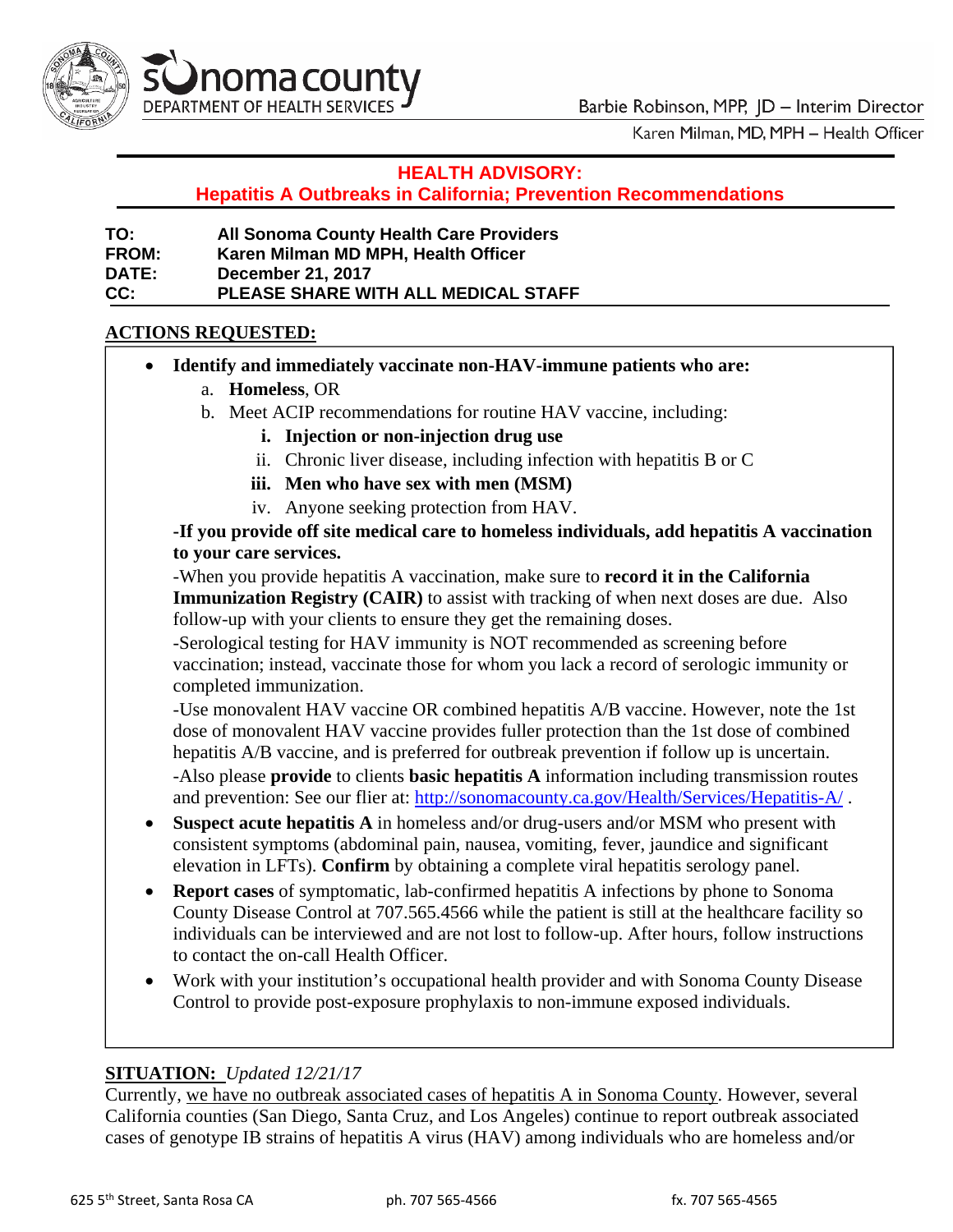using illicit drugs. As of December  $1<sup>st</sup>$ , 2017, the California Department of Public Health (CDPH) reports 627 confirmed and probable cases including 21 deaths since November 2016. 18 outbreakassociated cases have been identified in other jurisdictions in California and additional cases are under investigation. The outbreak is being spread person-to-person and through contact with environments contaminated by feces and is not associated with a contaminated food product.

In parallel, CDPH notes an increase of hepatitis A cases among MSM. Statewide, 56 MSM cases were identified to date in 2017 compared with 18 in 2016. 24 are genotype 1A, 7 are genotype 1B and 25 have unknown genotype. No recent case among MSM has been reported Sonoma County.

In Sonoma County we have an ongoing opportunity to prevent an outbreak through immunization, rapid recognition and response to initial cases and education about prevention through basic hygiene.

### **CLINICAL:**

HAV is a highly infectious enteric virus that multiplies in the liver and is shed in the feces. HAV is a vaccine-preventable illness that can range in severity from a mild illness lasting a few weeks to a severe illness lasting several months or even death. The incubation period ranges from 15 to 50 days with a mean of 28 days. Symptoms include nausea, vomiting, diarrhea, anorexia, fever, malaise, dark urine, light-colored stool, and abdominal pain. A complete viral hepatitis serology panel is recommended in symptomatic patients. Serological testing for HAV infection is not recommended in asymptomatic individuals or as screening before vaccination.

## **TRANSMISSION and PREVENTION:** *Updated 12/21/17*

HAV is transmitted person-to-person and via food, water, or surfaces contaminated with feces. Most immunocompetent adults shed virus in the stool and are infectious from two weeks before through one week after the onset of jaundice. The primary strategies for outbreak control are vaccination and improving access to sanitation. Persons in Sonoma County are considered to be at risk of HAV infection at this time if they are a) homeless, or b) using or may be using illicit drugs of any type (injection or non-injection), or c) MSM, AND if they are not already immune by means of completed vaccination (2 doses of monovalent HAV vaccine or 3 doses of combined hepatitis A/B vaccine) or serology (total hepatitis A antibody positive).

California children have been recommended to receive hepatitis A vaccine since 1999. Therefore some young adults in the risk population may have been vaccinated and their immunization histories may be found in CAIR.

Health care and other workers who may have contact with hepatitis A cases, and who lack immunity or vaccination, should consider obtaining HAV immunization through their employer or health plan.

Post-exposure prophylaxis (PEP) with HAV vaccine (or in some cases, IM immune globulin) is effective in non-HAV-immune persons exposed to HAV in the prior 2 weeks: https://www.cdph.ca.gov/Programs/CID/DCDC/CDPH%20Document%20Library/Immunization/HepatitisA-IGPEPGuidance.pdf

# **VACCINE ACCESS:** *Updated 12/21/17*

Earlier some vaccine supplies were constrained. Currently, vaccine is available. For both managed care and fee for service members, Medi-Cal covers hepatitis A vaccine without prior authorization both in providers' offices and at network pharmacies. For providers that have access to federally funded (317) or state funded vaccine, it should be used for the highest risk populations (persons who are homeless and/or use illicit drugs and/or are MSM). Whenever feasible, non-317 vaccine supplies should be used, and insurance should be billed.

Hepatitis B (HBV) vaccine is also recommended for injection drug users who are not known to be immune. A complete vaccination series is needed for full protection.

# **RESOURCES:**